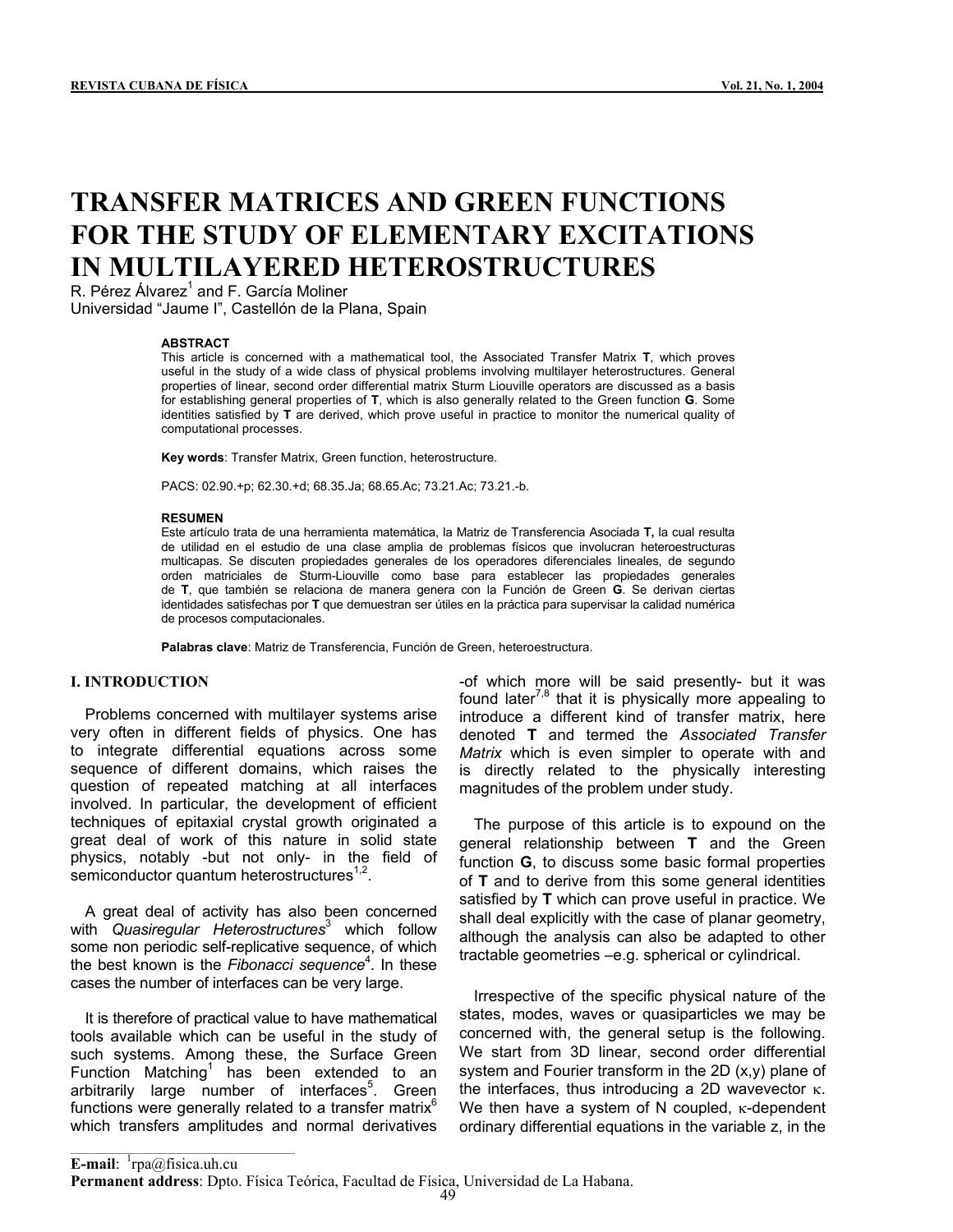direction perpendicular to the interfaces. We stress that in practice N can be sufficiently large that an analytical study is impracticable. For instance, in electronic band structure calculations one can find multiband envelope function calculations of electronic band structure with  $N = 8^9$  and  $N = 14^{10}$  and pseudopotential calculations with up to  $N = 65^{11}$ . Thus, it is interesting to study in some detail the formal properties of an object, **T**<sup>7</sup> , which is a useful tool for numerical computation.

The general formulation of the problem is setup in Section 2 and basic questions related to the hermiticity of linear, second order matrix differential Sturm-Liouville operators are discussed in Section 3. This provides a basis to study infinite domains and regularity at infinity –Section 4- after which the general relationship between **T** and the Green function **G** is established in Section 5. Finally, general properties and identities satisfied by **T** are derived in Section 6.

The N coupled differential equations involve N coupled amplitudes corresponding to the physical model under study -e.g. the components of an electronic wavefunction in an N-band envelope function model or coupled elastic vibration amplitudes and electrostatic potential in piezoelectric waves. Loosely speaking, we shall refer to the 'primary field', for reasons presently explained.

 The N amplitudes of the primary field will be condensed in an object, **F**(z), denoted for convenience as 'N-vector', which need not imply that it transforms literally as a vector.

We now consider the vast class of physical problems for which the differential system can be cast in a compact matrix form as

$$
\mathsf{L}(z) \cdot \mathsf{F}(z) = \frac{d\mathsf{A}(z)}{dz} + \mathsf{Y}(z) \cdot \frac{d\mathsf{F}(z)}{dz} + \mathsf{W}(z) \cdot \mathsf{F}(z) = 0,\tag{1}
$$

where we have defined another N-vector, namely

$$
\mathbf{A}(z) = \mathbf{B}(z) \cdot \frac{d\mathbf{F}(z)}{dz} + \mathbf{P}(z) \cdot \mathbf{F}(z). \tag{2}
$$

We denote this linear differential form, derived from **F**, as the *secondary field*. For instance, if **F** describes elastic strains, then **A** describes stresses. More precisely, normal stress components<sup>1</sup>. Furthermore, we are concerned with eigenvalue problems. The eigenvalue parameter, henceforth denoted  $\Omega$ , is contained in **W**. The dependence on κ and Ω is understood throughout.

The z dependence of some, or all, of the (matrix) coefficients of (1) and (2) is an essential feature of heterostructures, even if piecewise homogeneous domains are involved.

 Now, **F**(z) is obviously continuous everywhere and, furthermore, integration across any of the interfaces of the heterostructure proves that **A**(z) is also continuous, which bears out the convenience of this compact formulation. Since both, the primary field and the secondary field are continuous, this suggests the convenience of defining, instead of a transfer matrix **M1,6** which transfers **F**(z) and **F**'(z), a different one, here denoted as the Associated Transfer Matrix (ATM) **T**, which transfers the two fields that are continuous everywhere. Thus we define the 2N – vector

$$
\Psi(z) = \begin{vmatrix} \mathbf{F}(z) \\ \mathbf{A}(z) \end{vmatrix}
$$
 (3)

and then, starting from any initial point  $z_0$ , we define **II. FORMULATION OF THE PROBLEM T**(z, z<sub>0</sub>) which transfers Ψ from z<sub>0</sub> to any z by

$$
\Psi(z) = T(z, z_0) \cdot \Psi(z_0) \tag{4}
$$

 Unlike the *coefficient transfer matrix*, often used for systems with piecewise constant coefficients $12,13$ ,  $M(z, z_0)$  and  $T(z, z_0)$  do not depend on knowing a basis of 2N linearly independent solutions. Both,  $M(z, z_0)$  and  $T(z, z_0)$ , pertain to initial value problems, while the Green function **G**(z, z') depends on the choice of boundary conditions. Thus, for a given differential system **M** and **T** are unique, while **G** is not. The relationship between **G** and **M** was discussed in<sup>1,6,15</sup>. Here we discuss the relationship between **G** and **T**, for which we first study the general properties of the latter, for which first some observations concerning the differential system are in order.

# **III. THE HERMITICITY OF THE DIFFERENTIAL OPERATOR** (1)

 The differential matrix **L**(z) of (1) is the representation of a linear differential operator which we now discuss. We recall<sup>14</sup> that the full definition of the operator requires the specification of the manifold **S** of functions –here termed 'vectors' **F**(z)- on which it acts.

Let  $\hat{p}$  be an operator represented by the operating rule

$$
p = -i \frac{d}{dz}.
$$
 (5)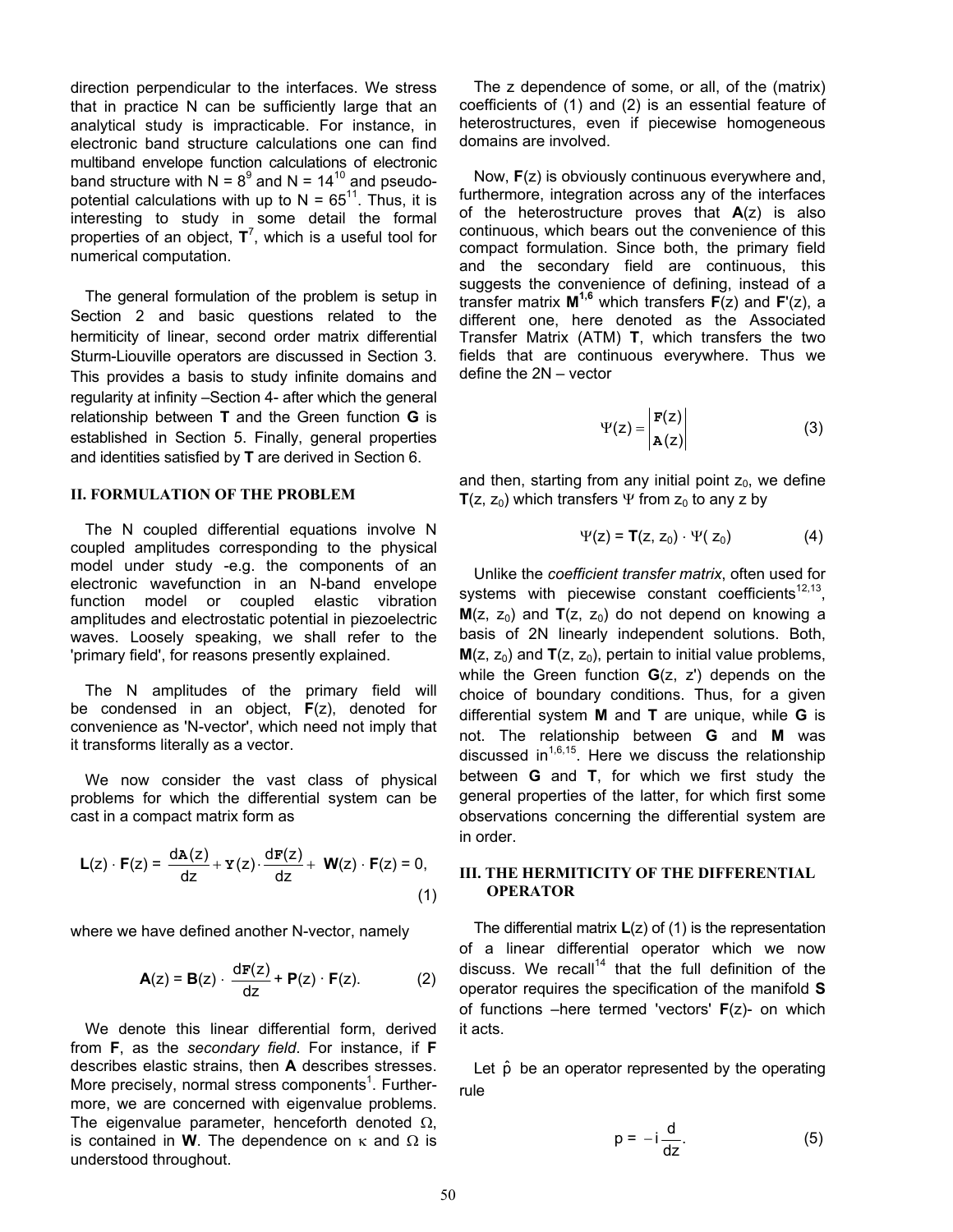So far,  $\hat{p}$  is formally Hermitean<sup>14</sup>, [Chapter 3]. Now let  $\hat{\mathbf{L}}$ , represented by the operating rule (1), be  $\mathbf{R}(z)$ = an operator defined to act on a given manifold **S** and let **F** denote the generic function of this particular manifold. We write the system (1) explicitly as

$$
\mathsf{L}(z) \cdot \mathsf{F}(z) = \frac{d}{dz} \left[ \mathsf{B}(z) \cdot \frac{d\mathsf{F}(z)}{dz} + \mathsf{P}(z) \cdot \mathsf{F}(z) \right] + \mathsf{Y}(z) \cdot \frac{d\mathsf{F}(z)}{dz} + \mathsf{W}(z) \cdot \mathsf{F}(z). \tag{6}
$$

Thus, the operator **L** represented by this equation is

$$
\hat{\mathbf{L}} = -\hat{\rho} [\mathbf{B} \cdot \hat{\rho} + i\mathbf{P} \cdot] + i\mathbf{Y} \cdot \hat{\rho} + \mathbf{W} \cdot (7)
$$

where the dots indicate that, as a matrix, this is<br>to act on vectors **F**. Furthermore, in most physical as for  $\hat{L}$ , problems related to heterostructures the matrix coefficients satisfy the conditions

$$
\mathbf{B} = \mathbf{B}^{\dagger}, \qquad \mathbf{P} = -\mathbf{Y}^{\dagger} \qquad \mathbf{W} = \mathbf{W}^{\dagger}, \qquad (8)
$$

Thus, for the large class of problems we are concerned with we assume (8) to hold. Then it is easily seen that the *Hermitean* adjoint of **L** is ˆ

$$
\hat{\mathbf{L}}^{\dagger} = -\hat{\mathbf{p}}^{\dagger} \mathbf{B}^{\dagger} \cdot \hat{\mathbf{p}}^{\dagger} + i\hat{\mathbf{p}}^{\dagger} \mathbf{Y}^{\dagger} \cdot + i\mathbf{P}^{\dagger} \cdot \hat{\mathbf{p}}^{\dagger} + \mathbf{W}^{\dagger}, \qquad (9)
$$

which so far only ensures that **L** is *formally Hermitean*.

We now, more specifically, define **S** as the manifold of functions defined in a given interval [a, b] -provisionally assumed to be finite- and satisfying given boundary conditions at its extremes. A physical example could be a quantum well with infinite barriers –vanishing amplitudes- in the external media. Let us then consider another operator  $\hat{\mathbf{L}}_2$ , acting on another manifold **S** 2 of functions **F**2 defined in the same interval [a, b] but otherwise satisfying so far unspecified boundary conditions.

We define  $\hat{\mathbf{L}}_2$  to be represented by

$$
\mathsf{L}_2(z) \cdot \mathsf{F}_2(z) = \frac{d}{dz} \bigg[ \mathbf{B}^\dagger(z) \cdot \frac{d\mathbf{F}_2(z)}{dz} - \mathbf{Y}^\dagger(z) \cdot \mathbf{F}_2(z) \bigg]
$$

$$
- \mathbf{P}^{\dagger}(z) \cdot \frac{d\mathbf{F}_2(z)}{dz} + \mathbf{W}^{\dagger}(z) \cdot \mathbf{F}_2(z) \tag{10}
$$

and then at every point z of the interval [a, b], by assumption common to  $S$  and  $S_2$ , we define the residual **R**(z) by

$$
\mathbf{R}(z) = \left[ \frac{d\mathbf{F}^{\dagger}(z)}{dz} \cdot \mathbf{B}^{\dagger}(z) \cdot \mathbf{F}_2(z) - \mathbf{F}^{\dagger}(z) \cdot \mathbf{B}^{\dagger}(z) \cdot \frac{d\mathbf{F}_2(z)}{dz} + \n\mathbf{F}^{\dagger}(z) \cdot \mathbf{P}^{\dagger}(z) \cdot \mathbf{F}_2(z) + \mathbf{F}^{\dagger}(z) \cdot \mathbf{Y}^{\dagger}(z) \cdot \mathbf{F}_2(z) \right]^{\dagger} .
$$
\n(11)

We then study the integral

$$
\langle F_2 | \hat{\mathbf{L}} \mathbf{F} \rangle = \int_a^b dz \ \mathbf{F}_2^{\dagger}(z) \cdot \mathbf{L}(z) \cdot \mathbf{F}(z)
$$
 (12)

which, after partial integration, is

$$
\langle F_2 | \hat{\mathbf{L}} \mathbf{F} \rangle = \langle F | \hat{\mathbf{L}}_2 \mathbf{F}_2 \rangle^{\dagger} + R(\mathsf{b}) - R(\mathsf{a}). \quad (13)
$$

**Now, since the matrix coefficients satisfy the** conditions (8), the operating rule for  $\hat{\mathbf{L}}_2$  is the same as for  $\hat{\mathbf{L}}$ , whence follows that the residual is

$$
\mathbf{R}(z) = \mathbf{F}_2^{\dagger}(z) \cdot \mathbf{A}(z) - \mathbf{A}_2^{\dagger}(z) \cdot \mathbf{F}(z)
$$
 (14)

and thus the residual difference appearing in (13) is

$$
\mathbf{R}(b) - \mathbf{R}(a) = \mathbf{F}_2^{\dagger}(b) \cdot \mathbf{A}(b) - \mathbf{A}_2^{\dagger}(b) \cdot \mathbf{F}(b)
$$

$$
- \mathbf{F}_2^{\dagger}(a) \cdot \mathbf{A}(a) + \mathbf{A}_2^{\dagger}(a) \cdot \mathbf{F}(a). \quad (15)
$$

The mathematical definition of **R** acquires a physical meaning in terms of the primary and secondary fields, the two objects transferred by **T**.

This is the central point of the analysis. The operators  $\hat{\textbf{L}}$  and  $\hat{\textbf{L}}_2$  are not yet fully defined, as the boundary conditions have not been specified. If we assume only that **S** and **S** 2 are such that the combined effect of their boundary conditions is such that  $R(b)$  -  $R(a)$  vanishes, then

$$
\langle F_2 | \hat{\mathbf{L}} \mathbf{F} \rangle = \langle F | \hat{\mathbf{L}}_2 \mathbf{F}_2 \rangle^{\dagger}
$$
 (16)

 $\hat{\mathbf{L}}_2$  to be represented by  $\hat{\mathbf{L}}_2$  is the Hermitean adjoint of  $\hat{\mathbf{L}}$ .

If, furthermore, the boundary conditions are the same in **S** and  $\mathbf{S}_2$ , then  $\hat{\mathbf{L}}_2$  -the Hermitean adjoint of is also equal to  **and it is then that**  $**L**$  **is really** Hermitean, that is to say, technically, it is *totally Hermitean* 14. Such is the case, for instance, for  $\hat{\textbf{L}}$  - is also equal to  $\hat{\textbf{L}}$  and it is then that  $\hat{\textbf{L}}$ electronic states with external infinite barriers, where all amplitudes vanish, or for elastic waves with external free surfaces, where all normal stresses vanish.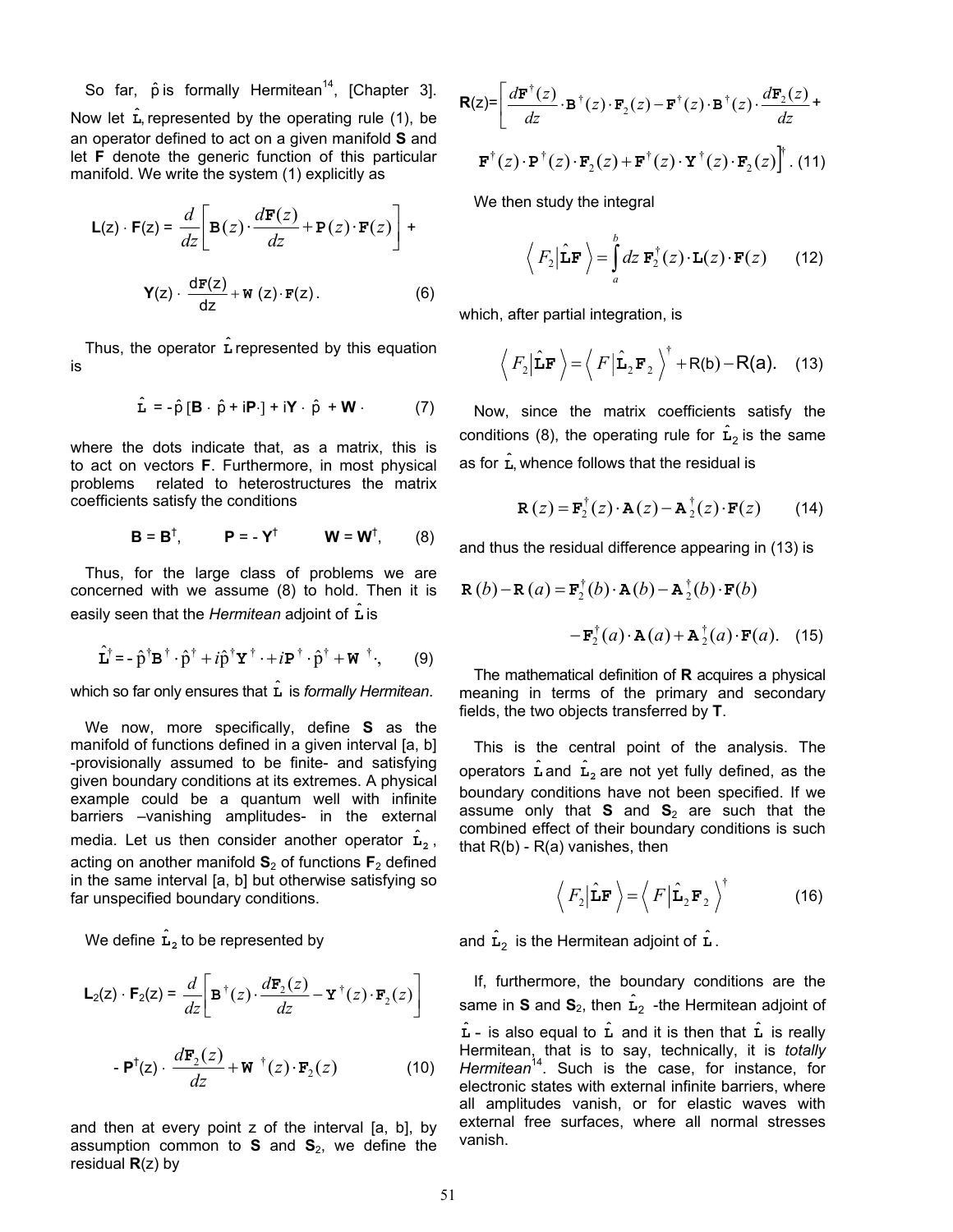It seems reasonable to put forward this type of analysis to justify the basis of standard calculations for physical models with  $N > 1$ . Furthermore, this is the starting point to analyze a question directly relevant to the physical models employed in practice to study heterostructure.

# **IV. INFINITE DOMAINS: CAUSALITY AND REGULARITY AT INFINITY**

This situation arises if the external media are semiinfinite or, simply, if one studies a bulk medium. So far it has been implicitly assumed that the eigenvalues are real, which is formally correct if the interval [a, b] is finite. We must now analyse the situation when this is infinite, for which a brief reminder of some basic facts is at this stage convenient. In order to fix ideas it suffices to consider a simple case with  $N = 1$ .

Firstly, we must define a sign convention for the description of stationary amplitudes F(z, t). We adopt the convention

$$
F(z,t) = F_0 e^{i(kz - wt)}
$$
 (17)

for a wave travelling to the right. Then, when in the time dependent picture  $t \rightarrow \infty$ , in the stationary state time independent amplitude,

$$
F(z) = F_0 e^{ikz}
$$
 (18)

the variable  $z \rightarrow \infty$ . In order for this to be a physically acceptable regular solution, it cannot blow up for  $z \rightarrow \infty$ , which requires formally (i) that the real wavevector k, corresponding to the allowed eigenvalue of a stationary propagation eigenstate, be defined as

$$
k = \lim_{\varepsilon \to 0} (k + i\varepsilon)
$$
 (19)

and (ii) that we define the limit of F(z) for  $z \rightarrow \infty$  as the *regular limit.* 

$$
\lim_{\varepsilon \to 0} \lim_{z \to \infty} F_0 e^{i(k + i\varepsilon)z} = 0 \tag{20}
$$

The same analysis holds obviously for waves travelling to the left and  $z \rightarrow -\infty$  and the same basic facts hold for less simple cases, e.g. for any  $N > 1$ .

Let us now return to the standard operator  $\hat{\mathbf{L}}$  on which the analysis of the class of problems here considered is based. Since this is defined to act on the manifold **S** of functions which are regular at infinity, the second and fourth terms of the residual difference (15) vanish. However in order for (15) to vanish entirely, the condition on the adjoint of  $\hat{L}$  is that the boundary conditions of regularity at infinity

must hold for the  $\mathbf{F}_2^{\dagger}$ , not the F  $2^7$ , not the  $\mathbf{F}_2$ . In fact, in order for (15) to vanish the  $F_2$  must be precisely irregular at infinity, as only then the  $\mathbf{F}_2^{\dagger}$ , are regular. Therefore the manifold **S** 2 is not the same as **S** and we reach 2 the non trivial conclusion that  $\hat{L}$ , the operator normally used in the description of infinite -or, in the event- semiinfinite regular media is *not totally Hermitean*.

energy and  $\omega$  is  $\Omega/\hbar$ ;; for most wave problems  $\omega$  is Although a full analysis in general terms( $^{16}$ , §7.5) of the conditions at infinity is outside the scope of this article, it is in order to recall that while regularity at infinity is the physical requirement in the stationary state -time independent- picture, causality is the condition required in standard physical theory, and this in turn requires  $\omega$  to be defined as the limit of ( $\omega$  + in) for  $\eta \rightarrow 0$ . Now, for the class of problems here considered ω bears a direct relation to the eigenvalue variable  $Ω$ . For instance, for electronic states  $Ω$  is the  $\Omega^{1/2}$ , etc. Then the causal formulation amounts to requiring that  $\Omega$  is to be read everywhere as

$$
\Omega = \lim_{\eta \to 0} (\Omega + i\eta). \tag{21}
$$

Even for bound states, for which the eigenvalue is real, a small imaginary part may have to be added in practice, for instance, when calculating spectral functions numerically with a computer code. The point to stress is that (21) must be kept as such everywhere and this has a direct bearing on the foregoing analysis.

It is correct to define  $\hat{\mathbf{L}}^{\dagger}$ , the *Hermitean conjugate* of an operator  $\hat{\mathbf{L}}$  as has been done, but in the matrices resulting in the z-representation, where  $\Omega$ appears explicitly, it must always be kept  $Ω + iη$ , whether η stays small but finite or it tends to zero as in (21). In other words, while the standard *Hermitean conjugate* of a matrix of the general form

$$
\mathbf{m}(\Omega) = \mathbf{m}_1(\Omega) + i\mathbf{m}_2(\Omega) \tag{22}
$$

is

$$
\mathbf{m}^{\dagger}(\Omega) = \mathbf{m}^{\dagger}_{1}(\Omega^{*}) - i\mathbf{m}^{\dagger}_{1}(\Omega^{*}), \qquad (23)
$$

this is not the concept required for an explicit matrix analysis of the problems here considered. The concept of *transconjugate* matrix

$$
\mathbf{m}^c(\Omega) = \mathbf{m}^t_1(\Omega) - i\mathbf{m}^t_2(\Omega)
$$
 (24)

was used in<sup>6</sup> where the relationship between the standard transfer matrix **M** and the Green function **G** was established. This was further developed in<sup>1</sup>. If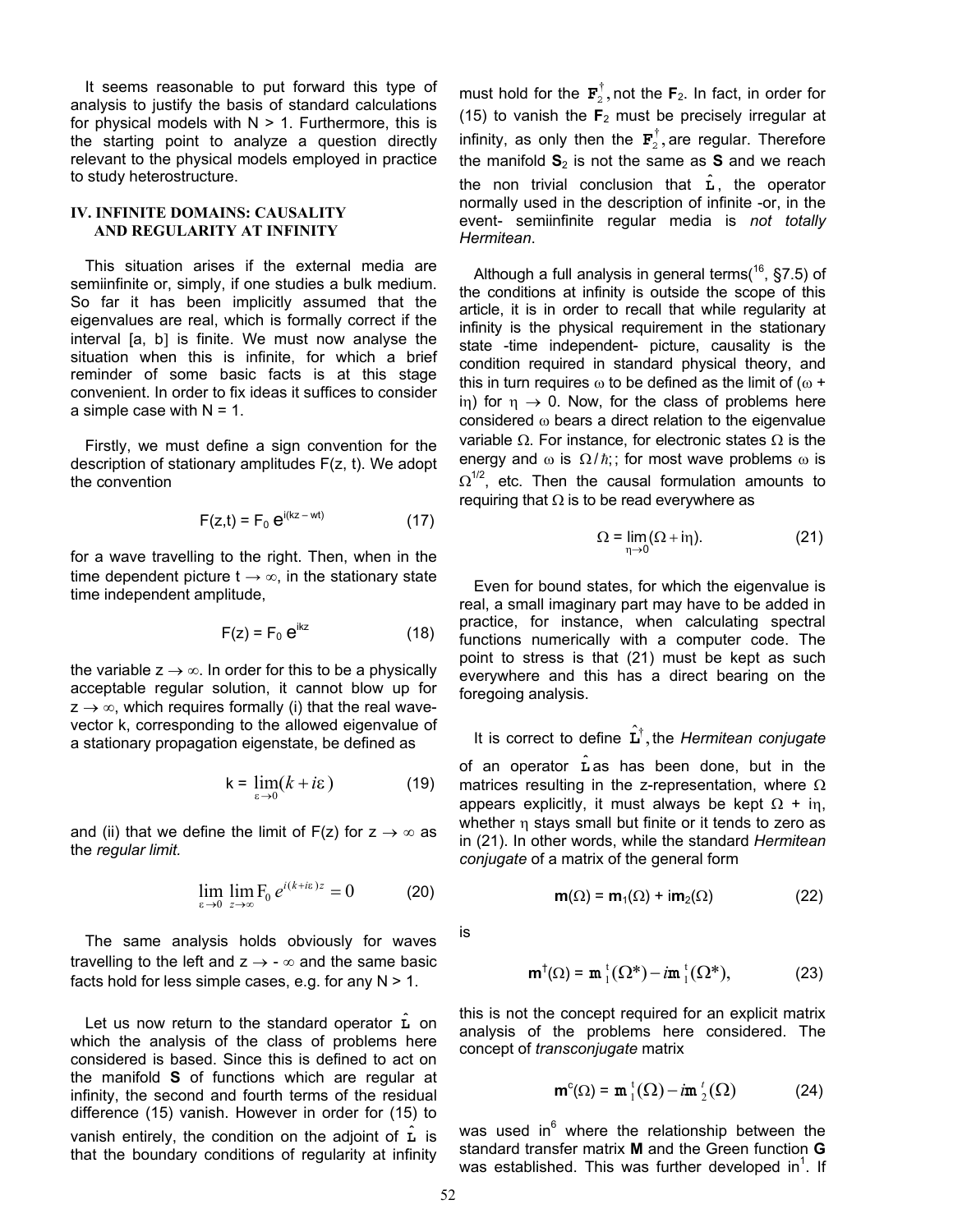one used **m**<sup>†</sup> instead of **m**<sup>c</sup>, then one would obtain a negative density of states. We now relate **G** to **T**, defined in (4), while extending significantly the analysis.

### **V. THE RELATIONSHIP BETWEEN G AND T**

We now start from

$$
\mathsf{L}(z) \cdot \mathsf{G}(z, z') = \mathsf{I}_N \, \delta(z - z'), \tag{25}
$$

where  $I_N$  is the N  $\times$  N unit matrix and  $L(z)$  is the differential matrix of (1) but, instead of **A**(z) of (2), the

$$
\mathbf{A}(z, z') = \mathbf{B}(z) \cdot \frac{\partial \mathbf{G}(z, z')}{\partial z} + \mathbf{P}(z) \cdot \mathbf{G}(z, z'). \quad (26)
$$

Defining

$$
A^{\pm}(z) = \lim_{z' \to z \pm 0} A(z, z'), \tag{27}
$$

a first integration of (25) yields the identity

$$
\mathbf{A}^{\dagger}(z) - \mathbf{A}^{\dagger}(z) = -\mathbf{I}_N \ . \tag{28}
$$

Furthermore, a detailed formal analysis of (25) shows<sup>16</sup> that if we define

$$
\mathbf{Z}(z, z') = \frac{\partial \mathbf{G}(z, z')}{\partial z'} \cdot \mathbf{B}^{c}(z') + \mathbf{G}(z, z') \cdot \mathbf{P}^{c}(z'). \quad (29)
$$

and hence (37)

$$
{}^{\pm}Z(z) = \lim_{z' \to z+0} Z(z, z'), \tag{30}
$$

then there is another identity, namely

$$
{}^{\dagger} \mathbf{Z}(z) - \mathbf{Z}(z) = -\mathbf{I}_N. \tag{31}
$$

It is now convenient to display  $T$  in the form Then, from (28) and (37):

$$
\mathbf{T} = \begin{vmatrix} \mathbf{T}_{AA} & \mathbf{T}_{AD} \\ \mathbf{T}_{DA} & \mathbf{T}_{DD} \end{vmatrix}, \qquad (32) \qquad \mathbf{C}_{DA}^< - \mathbf{C}_{DA}^> = -\mathbf{I}_N. \qquad (39)
$$

where the submatrices  $T_{\alpha,\beta}$  ( $\alpha, \beta$  = A, D) are N  $\times$  N. obtained similar to (37) and then, from (31) Then, similarly to (3), we define the rectangular  $2N \times N$  matrix  $C_{AD}^> -C_{AD}^< = -I_N$ . (40)

 $\mathcal{L}^{\text{max}}$ 

$$
\Gamma(z, z') = \begin{vmatrix} G(z, z') \\ A(z, z') \end{vmatrix}, \tag{33}
$$

 $\sim$ 

and thus

$$
\Gamma(z, z') = \mathbf{T}(z, z_0) \cdot \Gamma(z_0, z'), \tag{34}
$$

that is to say, for fixed z'  $\Gamma(z, z')$  is transferred like Ψ(z) and, in particular

$$
\mathbf{G}(z, z') = \mathbf{T}_{AA}(z, z_0) \cdot \mathbf{G}(z_0, z') + \mathbf{T}_{AD}(z, z_0) \cdot \mathbf{A}(z_0, z').
$$
\n(35)

A similar analysis can be carried out with the Green function of the Hermitean conjugate differential system, which has the same ATM. This leads to a formula analogous to (35) in which  $T^{c}(z^{\prime}, z_{0})$ , acting from the right, transfers in  $z^{\prime}$  with z fixed.

differential form is now differential form is now the definition of **T** does not depend on the choice of  $z_0$ , we arrive -details in<sup>16</sup>- at a general expression for **G** in terms of **T** of the form

Defining  
\n
$$
A^{\pm}(z) = \lim_{z' \to z \pm 0} A(z, z'), \qquad (27) \qquad G(z, z') = \begin{cases} \sum_{\alpha \beta} \mathbf{T}_{A\alpha}(z, z_0) \cdot \mathbf{C}^{\leq}_{\alpha\beta} \cdot \mathbf{T}_{A\beta}^{\text{c}}(z', z_0) & z \leq z' \\ \sum_{\alpha \beta} \mathbf{T}_{A\alpha}(z, z_0) \cdot \mathbf{C}^{\geq}_{\alpha\beta} \cdot \mathbf{T}_{A\beta}^{\text{c}}(z', z_0) & z \geq z' \end{cases}
$$
\na first integration of (25) yields the identity (36)

for any pair of values of  $(z, z')$  irrespective of the position of  $z_0$ . Hence

$$
\mathbf{A}(z, z') = \begin{cases} \sum_{\alpha\beta} \mathbf{T}_{D\alpha}(z, z_0) \cdot \mathbf{C}_{\alpha\beta}^{\langle} \cdot \mathbf{T}_{A\beta}^c(z', z_0) & z \leq z' \\ \sum_{\alpha\beta} \mathbf{T}_{D\alpha}(z, z_0) \cdot \mathbf{C}_{\alpha\beta}^{\rangle} \cdot \mathbf{T}_{A\beta}^c(z', z_0) & z \geq z' \end{cases}.
$$

Not all the eight (matrix) coefficients  $\mathbf{c}_{\alpha\beta}^>$ ,  $\mathbf{c}_{\alpha\beta}^<$  are independent. Firstly, whether we proceed from the first or the second row of (36), we must obtain

$$
Z(z) = -I_N.
$$
 (31)  $G(z) = G(z, z') = c_{AA}^{\lt} = c_{AA}^{\gt} = C_{AA}$  (38)

$$
C_{DA}^< - C_{DA}^> = -I_N.
$$
 (39)

Furthermore, an expression for **Z**(z, z') (29) can be

$$
\mathbf{C}_{AD}^> - \mathbf{C}_{AD}^< = -\mathbf{I}_N. \tag{40}
$$

Now, consider the configuration  $z \le z_0 \le z'$ , Then<sup>1</sup>

$$
G(z, z') = G(z, z_0) \cdot [G(z_0)]^{-1} \cdot G(z_0, z'). \qquad (41)
$$

From this and the above equalities -together with  $\Gamma(z, z') = \mathbf{T}(z, z_0) \cdot \Gamma(z_0, z')$  (34) the similar expressions for  $Z(z, z')$ - we obtain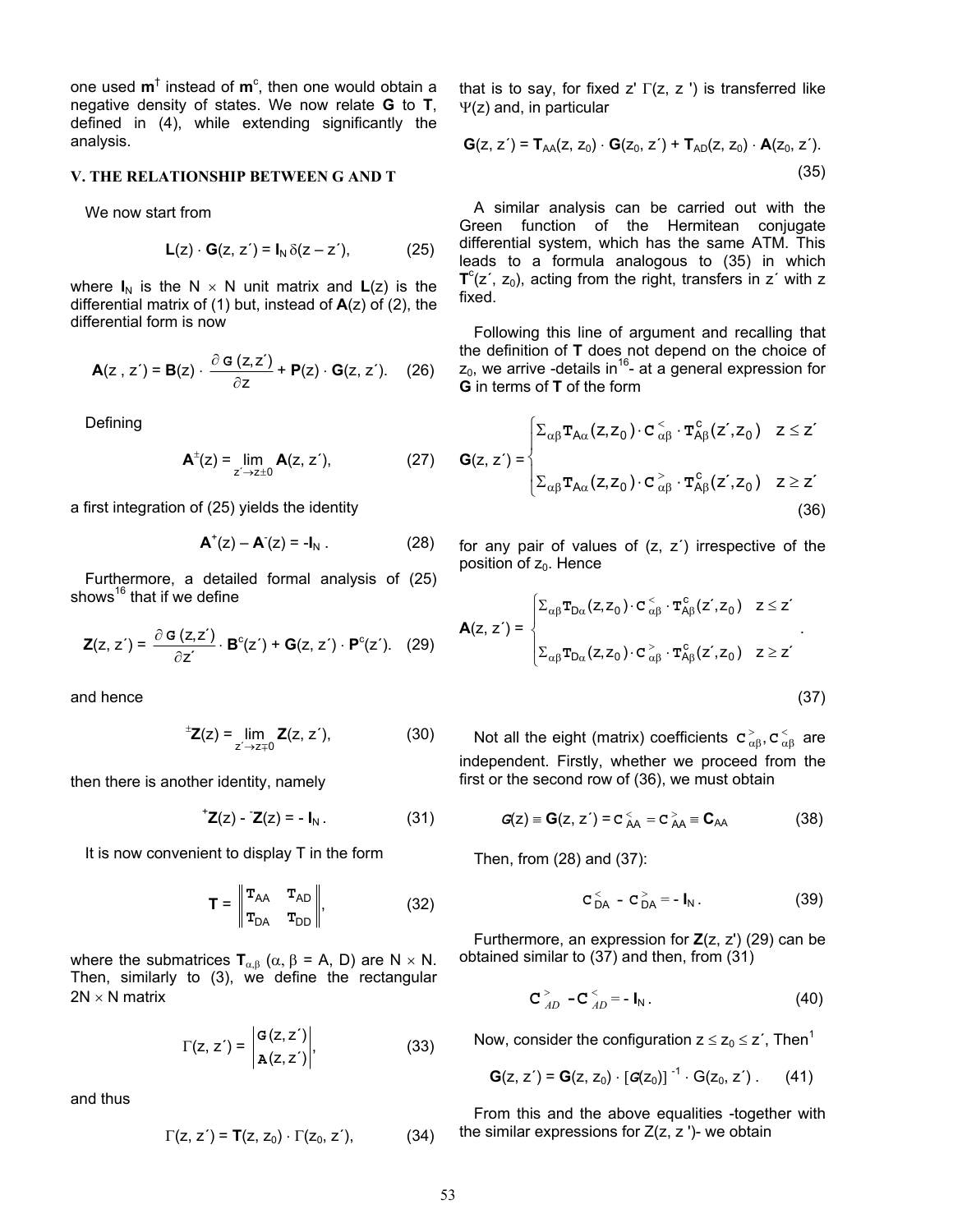$$
\mathbf{C}_{DD}^{\leq} = \mathbf{C}_{DA}^{\leq} \cdot \mathbf{C}_{AA}^{-1} \cdot \mathbf{C}_{AD}^{\leq};
$$
\n
$$
\mathbf{C}_{DD}^{\geq} = \mathbf{C}_{DA}^{\geq} \cdot \mathbf{C}_{AA}^{-1} \cdot \mathbf{C}_{AD}^{\geq}. \tag{42}
$$

These relationships hold quite generally and reduce the independent coefficients. The rest of the analysis depends on the domain under study.

For the finite internal domains of a heterostructure, it was shown in<sup>15</sup> that one can define any arbitrary extended pseudomedium with a Green function satisfying arbitrary boundary conditions -except for infinite barriers- at the extremes of the said domains. In practice a considerable simplification of the algebra can be achieved in this way. The external domains are different. Sometimes they are terminated by infinite barriers, which is part of the model. The algebra is then fairly simple. A different situation arises if the external domains are assumed to extend to infinity. We now consider an infinite regular medium, which is in any case always a valid description for any domain, even if it is finite or semiinfinite.

We take  $z_0 = 0$  and abbreviate  $T_{\alpha\beta}(z, z_0)/T_{\alpha\beta}(z', z_0)$ as  $T_{\alpha\beta}(z) / T_{\alpha\beta}(z')$ . Consider the first row of (36) and take  $z = 0$ . Then

$$
\mathbf{G}(z, 0) = \mathbf{T}_{AD}(z) \cdot \left\{ [\mathbf{T}_{AD}(z)]^{-1} \dot{\mathbf{T}}_{AA}(z) \cdot \mathbf{C}_{AA} + \mathbf{C}_{DA}^2 \right\}
$$
(43)

Regularity at  $-\infty$  reguires the vanishing of the *regular limit* of (43). To this effect we note that even if the coefficients of the differential system are variable, for sufficient large IzI these can be asymptotically "flattened" -i.e. replaced by their average values- at sufficiently large distances without essential loss of accuracy. Then **T** can be written as **T**(∈, z) and regular limits taken in the manner of (19)-(20), so we define the regular limits

$$
\mathbf{T}_{\pm} = \lim_{\epsilon \to 0} \lim_{z \to \pm \infty} \left\{ \left[ \mathbf{T}_{AD}(\epsilon, z) \right]^{-1} \cdot \mathbf{T}_{AA}(\epsilon, z) \right\}
$$

$$
\Theta_{\pm} = \lim_{\epsilon \to 0} \lim_{z \to \pm \infty} \left\{ \mathbf{T}_{AA}^{\mathbf{c}}(\epsilon, z) \cdot \left[ \mathbf{T}_{AD}^{\mathbf{c}}(\epsilon, z) \right]^{-1} \right\} . \tag{44}
$$

Now, the first factor of  $(43)$  has asymptotic with oscillatory behaviour. Thus the regular vanishing of **G**( -∞, 0) requires the vanishing of the second factor in the regular limit. Following this line of argument and using the general identities just presented, we obtain the full set of parameters for the regular Green function

$$
\mathbf{C}_{AA} = [\mathbf{T}_{-} - \mathbf{T}_{+}]^{-1},
$$

$$
\mathbf{C}_{DA}^{<} = -\mathbf{T}_{-} \cdot \mathbf{C}_{AA}, \ \mathbf{C}_{DA}^{>} = -\mathbf{T}_{+} \cdot \mathbf{C}_{AA},
$$

$$
\mathbf{C}_{AD}^{<} = -\mathbf{C}_{AA} \cdot \Theta_{+}, \ \mathbf{C}_{AD}^{>} = -\mathbf{C}_{AA} \cdot \Theta_{-},
$$

$$
\tilde{\mathbf{C}}_{DD}^{>} = -\mathbf{T}_{-} \cdot \mathbf{C}_{AA} \cdot \Theta_{+}, \ \mathbf{C}_{DD}^{>} = \mathbf{T}_{+} \cdot \mathbf{C}_{AA} \cdot \Theta_{-} \tag{45}
$$

The regular Green function is thus fully determined from **T**. The latter is always an ultimate resort if the analytical solution is not viable, while **G** is a natural object to extract physical information directly from it. **As indicated above, the set of parameters**  $\mathbf{C}^{\scriptscriptstyle{<}}_{\alpha\beta}$  **,**  $\mathbf{C}^{\scriptscriptstyle{>}}_{\alpha\beta}$ can be considerably simplified by the convenient choice of simpler boundary condition.

# **VI. THE SYMPLECTIC CHARACTER AND GENERAL PROPERTIES OF T**

Firstly we note that, due to the fact that the two fields transferred by **T** are continuous everywhere, on crossing interfaces separating different media **T** is obtained by simple chain multiplication of the corresponding different matrices. This is a practical useful feature for the description of heterostructures, not shared by M<sup>15</sup>. Furthermore, let us define the 2N  $\times$  2N auxiliary matrix

$$
\mathbf{J} = \begin{bmatrix} \mathbf{O}_N & -\mathbf{I}_N \\ \mathbf{I}_N & \mathbf{O}_N \end{bmatrix} . \tag{46}
$$

Then

$$
\Psi^c \cdot \mathbf{J} \cdot \Psi = -\mathbf{F}^c \cdot \mathbf{A} + \mathbf{A}^c \cdot \mathbf{F}.
$$
 (47)

Now, the general definition of the flux density is

$$
j(z) = i[Fc(z) \cdot A(z) - Ac(z) \cdot F(z)] = -i \Psic(z) \cdot J \cdot \Psi(z)
$$
\n(48)

On the other hand, the second order differential system for **F** is transformed in the standard way into the first order differential system for Ψ,

$$
\frac{d\Psi(z)}{dz} = D(z) \cdot \Psi(z)
$$
 (49)

$$
\mathbf{D}(z) = \begin{vmatrix} -\mathbf{B}^{-1}(z) \cdot \mathbf{P}(z) & \mathbf{B}^{-1}(z) \\ \begin{bmatrix} \mathbf{Y}(z) \cdot \mathbf{B}^{-1}(z) \cdot \mathbf{P}^{-1}(z) \cdot \mathbf{W}(z) \end{bmatrix} - \mathbf{Y}(z) \cdot \mathbf{B}^{-1}(z) \end{vmatrix} . (50)
$$

It is easily seen that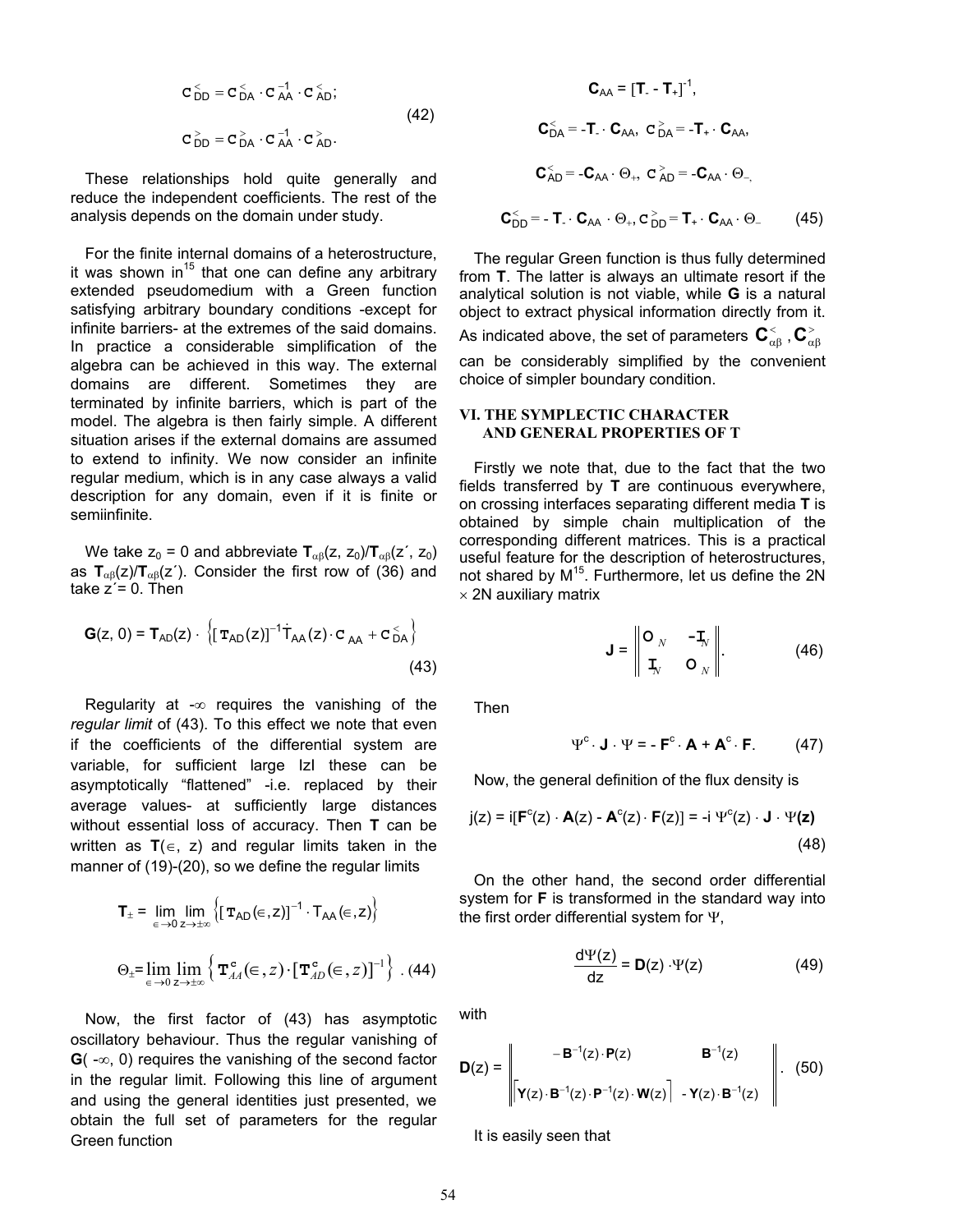$$
\frac{d}{dz}[\mathbf{F}^c \cdot \mathbf{A} - \mathbf{A}^c \cdot \mathbf{F}] = -\Psi^c \cdot [\mathbf{D}^c \cdot \mathbf{J} + \mathbf{J} \cdot \mathbf{D}] \cdot \Psi.
$$
 (51)

Then, since

$$
\mathbf{D}^{\mathrm{c}} \cdot \mathbf{J} + \mathbf{J} \cdot \mathbf{D} = \mathbf{O}_{2N} \tag{52}
$$

it follows that  $i(z)$  is constant everywhere, which is a general expression of the continuity equation.

Now consider any arbitrary pair of points  $(z_0, z)$ , **VII. CONCLUSION** transfer  $\Psi$  from  $Z_0$  to z, write  $T(z, z_0)$  for brevity as **T** and equate  $j(z)$  to  $j(z_0)$ . This yields

$$
\mathbf{J} = \mathbf{T}^{\mathrm{c}} \cdot \mathbf{J} \cdot \mathbf{T} \tag{53}
$$

Thus **T** is a symplectic matrix in a general sense<sup>17</sup>. Since **J** has unit determinant, it follows that

$$
|\det[\mathbf{T}]|^2 = 1
$$
 (54)

This provides a concise practical rule which can be used to monitor the quality of the numerical computations as  $z$  grows away from  $z_0$ . Furthermore, by equating the submatrices of (53) we obtain the three independent identities **ACKNOWLEDGEMENTS** 

$$
\mathbf{T}_{AA}^{c} \cdot \mathbf{T}_{DA} - \mathbf{T}_{DA}^{c} \cdot \mathbf{T}_{AA} = \mathbf{O}_{N}
$$
 (55)

$$
\mathbf{T}_{DD}^c \cdot \mathbf{T}_{AD} - \mathbf{T}_{AD}^c \cdot \mathbf{T}_{DD} = \mathbf{O}_N \tag{56}
$$

$$
\mathbf{T}_{AA}^c \cdot \mathbf{T}_{DD} - \mathbf{T}_{DA}^c \cdot \mathbf{T}_{AD} = \mathbf{I}_N. \tag{57}
$$

These can also prove useful in two ways, namely: (i) they can help simplify the algebra in the analytical formulation of a problem and (ii) other concise rules for numerical monitoring can also be extracted from them.

Further details and different ways to combine **T** and **G** for the study of multilayer heterostructures are given in  $16$ .

The Associated Transfer Matrix **T** appears to be both, formally appealing and practically useful. It suggests itself in a natural way from the physics of the problem. It is unique and does not depend on having an analytical basis, so it can always be an ultimate resort, obtainable by numerical integration. It satisfies some general identities, not satisfied by other transfer matrices, which provides useful rules to monitor the numerical quality of computational processes. Finally, it is directly related to the Green function, from which direct physical information follows in a natural way.

This work was done while one of us (R P-A) was enjoying the hospitality and finantial support of the Universitat "Jaume I"- Castellón de la Plana, Spainwhich is here gratefully acknowledged. We also express our appreciation for the invaluable help of Pilar Jiménez in the preparation of the article.

## **REFERENCES**

- 1 GARCÍA-MOLINER, F. and V.R. VELASCO (1992): **Theory of Single and Multiple Interfaces** (Singapore: World Scientific).
- 2 VINTER, B. and C. WEISBUCH (1991): **Quantum Semiconductor Structures** (San Diego: Academic Press).
- <sup>3</sup>PÉREZ-ÁLVAREZ, R. and F. GARCÍA-MOLINER (2000): "The spectrum of quasiregular heterostructures", in **Some Contemporary Problems of Condensed Matter Physics** ed S. Vlaev and M. Gaggero-Sager (New York: Nova Science).
- 4 MERLIN, R.; K. BAJEMA; R. CLARKE; F-Y. JUANG and P.K. BHATTACHARYA (1985): **Phys. Rev. Lett**. 55, 1768.
- 5 PÉREZ-ÁLVAREZ, R.; F. GARCÍA-MOLINER and V.R. VELASCO (1995): **J. Phys.: Condens. Matter** 7, 2037.
- 6 GARCÍA-MOLINER, F.; R. PÉREZ-ÁLVAREZ; H. RODRIGUEZ-COPPOLA and V.R. VELASCO (1990): **J. Phys. A: Math. Gen**. 23, 1405.
- 7 PÉREZ-ÁLVAREZ, R.; C. TRALLERO-HERRERO and F. GARCÍA-MOLINER (2001): **Eur. J. Phys**. 22, 275.